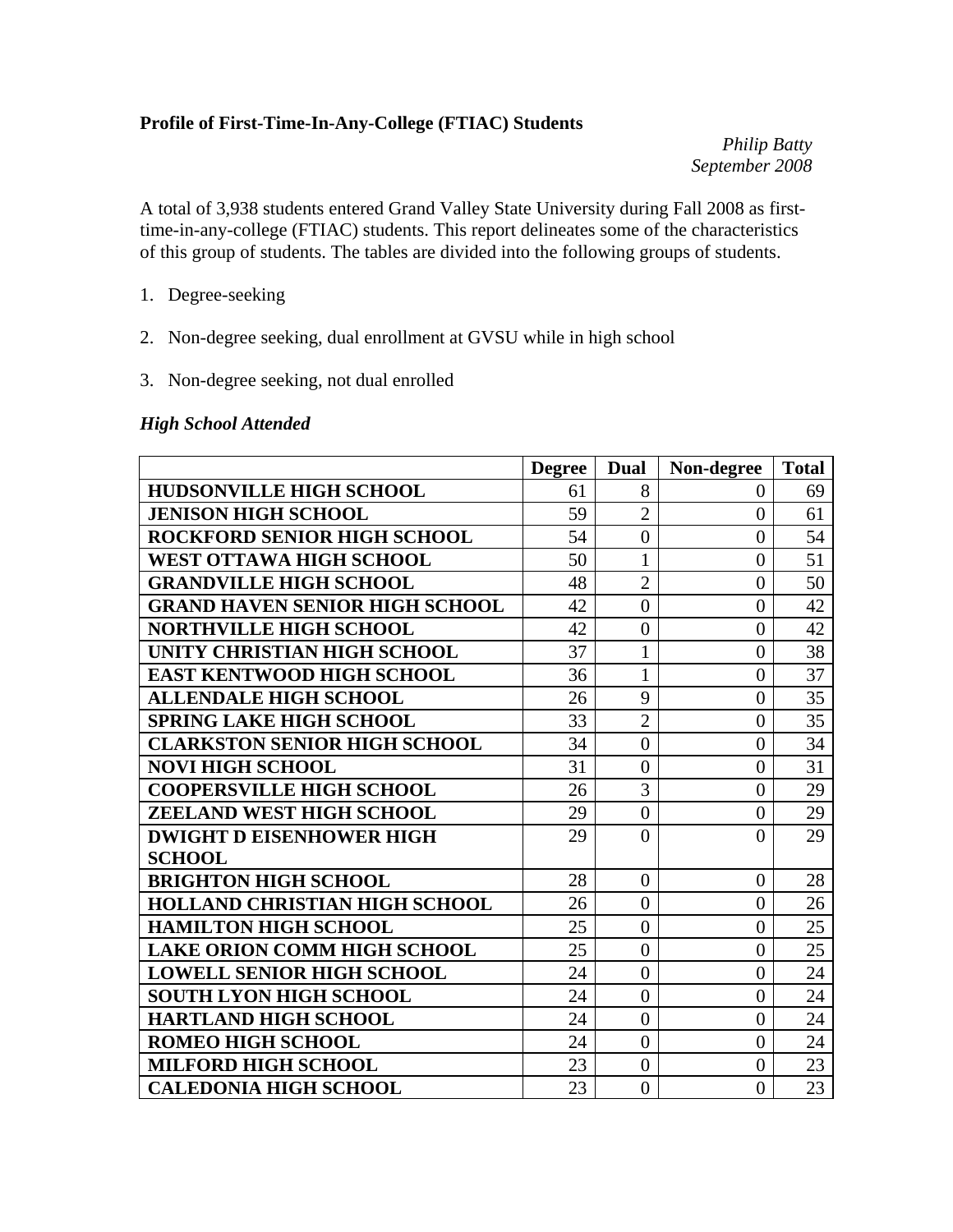|                                       | <b>Degree</b> | <b>Dual</b> | Non-degree | <b>Total</b> |
|---------------------------------------|---------------|-------------|------------|--------------|
| <b>SOUTH CHRISTIAN HIGH SCHOOL</b>    | 23            | $\Omega$    |            | 23           |
| <b>KENOWA HILLS HIGH SCHOOL</b>       | 22            |             |            | 22           |
| <b>FOREST HILLS CENTRAL HIGH SCHL</b> | 22            | 0           |            | 22           |
| DE LA SALLE COLLEGIATE HIGH SC        | 22            | 0           |            | 22           |
| <b>TRAVERSE CITY WEST HIGH SCHOOL</b> | 22            | 0           |            | 22           |
| <b>SALINE AREA SCHOOLS</b>            | 22            | 0           |            | 22           |
| <b>CEDAR SPRINGS HIGH SCHOOL</b>      | 21            |             |            | 22           |
| <b>GROSSE POINTE SOUTH HIGH SCH</b>   | 22            | 0           |            | 22           |
| <b>NORTHVIEW HIGH SCHOOL</b>          | 20            |             |            | 21           |
| <b>DEXTER HIGH SCHOOL</b>             | 21            | 0           |            | 21           |
| <b>GRAND LEDGE HIGH SCHOOL</b>        | 21            | 0           |            | 21           |
| <b>SPARTA HIGH SCHOOL</b>             | 19            |             |            | 20           |
| <b>BYRON CENTER SR HIGH SCHOOL</b>    | 19            |             |            | 20           |
| <b>WEST CATHOLIC HIGH SCHOOL</b>      | 20            | 0           |            | 20           |

*Sex* 

|               | <b>Degree</b> | <b>Dual</b> | Non-degree | <b>Total</b> |
|---------------|---------------|-------------|------------|--------------|
| <b>FEMALE</b> | 2417          | ີ<br>ر∠     |            | 2440         |
| <b>MALE</b>   | 1473          | 24          |            | 498،         |
| All           | 3890          | 47          |            |              |

*Ethnic Background* 

|                         | <b>Degree</b> | Dual | Non-degree | <b>Total</b> |
|-------------------------|---------------|------|------------|--------------|
| <b>ASIAN</b>            |               |      |            | 80           |
| <b>AFRICAN AMERICAN</b> | 179           |      |            | 180          |
| <b>HISPANIC</b>         | 104           |      |            | 107          |
| <b>AMERICAN INDIAN</b>  | 20            |      |            | 20           |
| <b>WHITE</b>            | 3476          | 40   |            | 3517         |
| <b>NOT REPORTED</b>     | 34            |      |            | 34           |
| All                     | 3890          | 47   |            | 3938         |

*Full-Time vs. Part-Time* 

|                  | <b>Degree</b> | Dual | Non-degree | <b>Total</b> |
|------------------|---------------|------|------------|--------------|
| <b>Full-time</b> | 3884          |      |            | 3884         |
| <b>Part-time</b> |               | 47   |            |              |
| All              | 3890          | 47   |            | 3938         |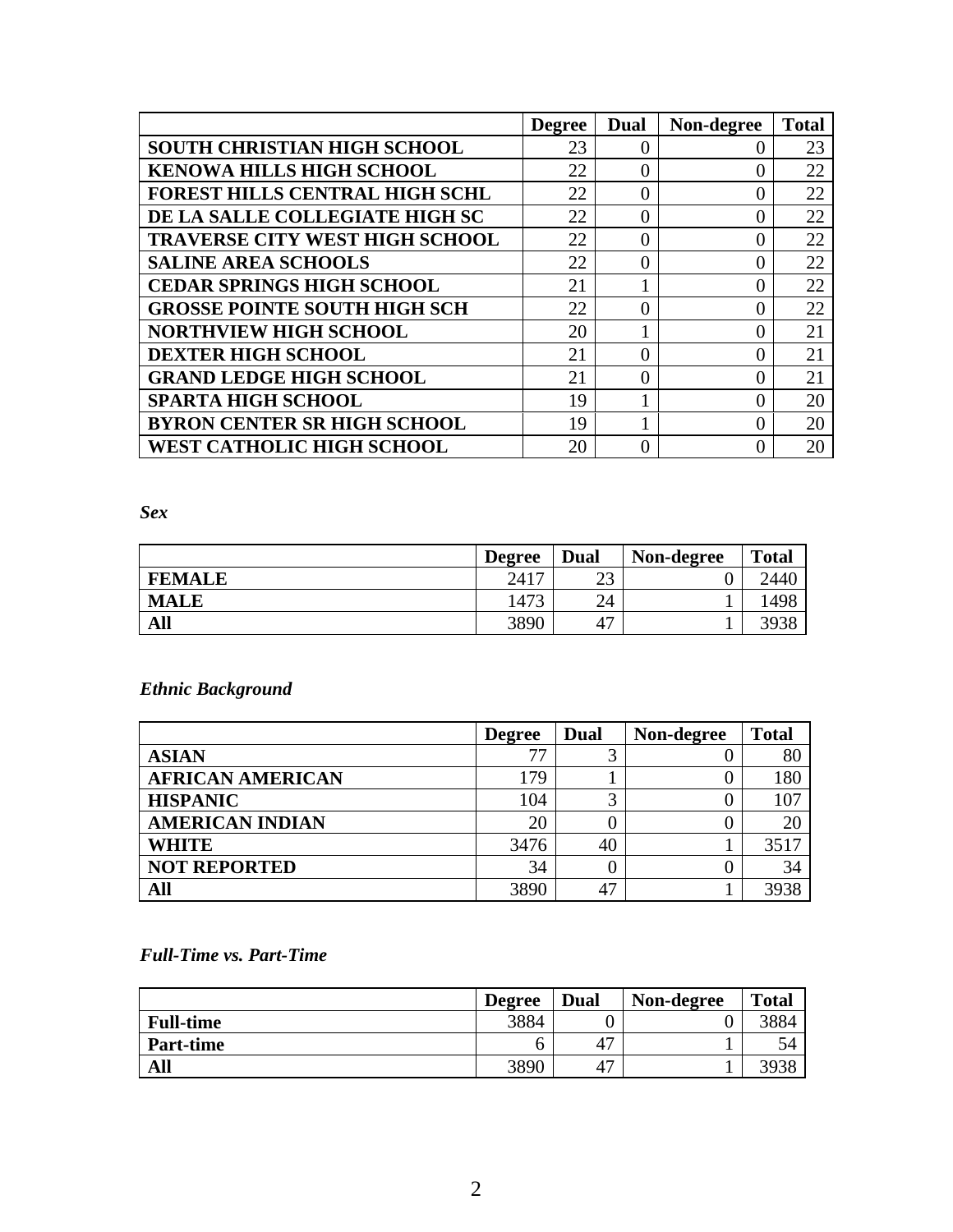*Major (degree-seeking students only)* 

|                                           | #              |
|-------------------------------------------|----------------|
| <b>ACCOUNTING</b>                         | 27             |
| <b>ANTHROPOLOGY</b>                       | 14             |
| <b>ADVERTISING &amp; PUBLIC RELATIONS</b> | 47             |
| <b>ART AND DESIGN</b>                     | 64             |
| <b>ATHLETIC TRAINING</b>                  | 71             |
| <b>BUSINESS ECONOMICS</b>                 | 2              |
| <b>BEHAVIORAL SCIENCE</b>                 | $\overline{2}$ |
| <b>BIOLOGY</b>                            | 118            |
| <b>BIOMEDICAL SCIENCE</b>                 | 166            |
| <b>BIOPSYCHOLOGY</b>                      | 9              |
| <b>BROADCASTING</b>                       | 18             |
| <b>BUSINESS GENERAL</b>                   | 41             |
| <b>CHEMISTRY</b>                          | 29             |
| <b>CRIMINAL JUSTICE</b>                   | 68             |
| <b>CLASSICS</b>                           | 1              |
| <b>CLINICAL LAB SCIENCE</b>               | 5              |
| <b>CELL &amp; MOLECULAR BIOLOGY</b>       | $\overline{7}$ |
| <b>COMMUNICATIONS</b>                     | 27             |
| <b>COMPUTER SCIENCE</b>                   | 4              |
| <b>DANCE</b>                              | $\overline{4}$ |
| <b>ECONOMICS</b>                          | $\mathbf{1}$   |
| <b>ENGINEERING</b>                        | 16             |
| <b>ENGLISH</b>                            | 88             |
| <b>EXERCISE SCIENCE</b>                   | 37             |
| <b>FINANCE</b>                            | 6              |
| <b>FRENCH</b>                             | $\overline{4}$ |
| <b>FILM VIDEO</b>                         | 81             |
| <b>GEOLOGY</b>                            | 6              |
| <b>GERMAN</b>                             | $\overline{2}$ |
| <b>GROUP SOCIAL STUDIES</b>               | 32             |
| <b>GROUP SCIENCE</b>                      |                |
| <b>HEALTH COMMUNICATIONS</b>              | 5              |
| <b>HEALTH PROFESSIONS</b>                 | 28             |
| <b>HISTORY</b>                            | 28             |
| HOSPITALITY TOURISM MANAGEMENT            | 34             |
| <b>INTERNATIONAL BUSINESS</b>             | 7              |
| <b>INTERNATIONAL RELATIONS</b>            | 21             |
| <b>INTEGRATED SCIENCE</b>                 | 11             |
| <b>JOURNALISM</b>                         | 34             |
| <b>LEGAL STUDIES</b>                      | $\overline{2}$ |
| <b>MANAGEMENT</b>                         | 10             |
| MEDICAL IMAGING/RADIATION SCI             | $\overline{2}$ |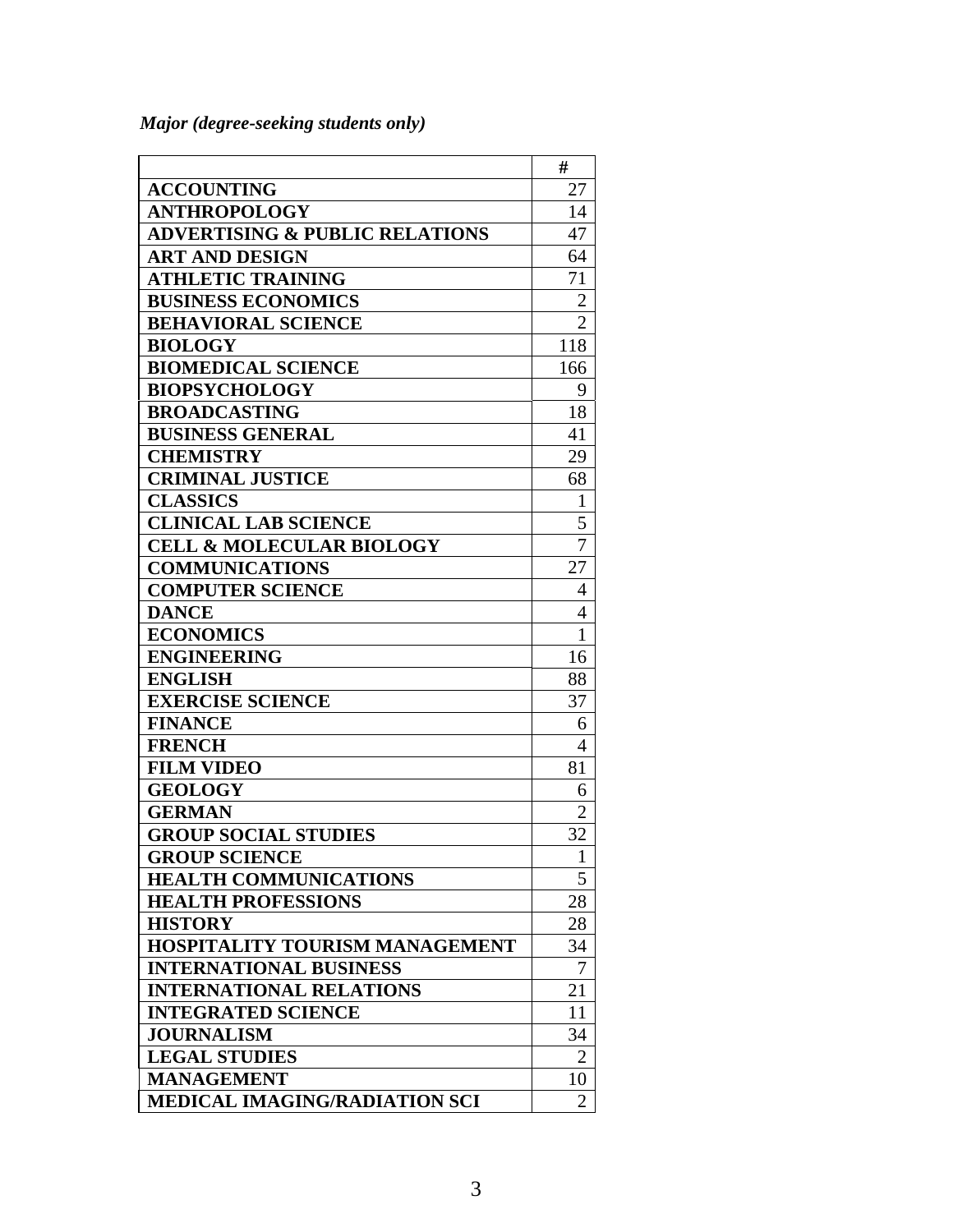|                               | #               |
|-------------------------------|-----------------|
| <b>MARKETING</b>              | 6               |
| <b>MATHEMATICS</b>            | 69              |
| <b>MUSIC</b>                  | 30              |
| <b>NATURAL RESOURCES MGMT</b> | 12              |
| <b>NURSING</b>                | 32              |
| PUBLIC ADMINISTRATION         | 7               |
| PHYSICAL EDUCATION            | 11              |
| <b>PHILOSOPHY</b>             | 5               |
| <b>PHOTOGRAPHY</b>            | 37              |
| <b>PHYSICS</b>                | 10              |
| POLITICAL SCIENCE             | 41              |
| <b>PSYCHOLOGY</b>             | 189             |
| <b>THERAPEUTIC RECREATION</b> | 7               |
| <b>RUSSIAN STUDIES</b>        | $\mathbf{1}$    |
| <b>SOCIOLOGY</b>              | 3               |
| <b>SPANISH</b>                | $2\overline{2}$ |
| <b>STATISTICS</b>             | 3               |
| <b>SOCIAL WORK</b>            | 34              |
| <b>THEATRE</b>                | 13              |
| <b>UNDECIDED</b>              | 778             |
| <b>WRITING</b>                | 15              |
| <b>PRE-BUSINESS</b>           | 351             |
| PRE-CLINICAL LAB SCIENCE      | 10              |
| <b>PRE-COMPUTER SCIENCE</b>   | 44              |
| <b>PRE-ECONOMICS</b>          | 1               |
| PRE-ENGINEERING               | 214             |
| PRE-HEALTH SCIENCE            | 246             |
| PRE-INFORMATION SYSTEMS       | 8               |
| <b>PRE-MED TECH</b>           | 80              |
| PRE-MED IMG/RADIATION SCI     | 34              |
| <b>PRE-NURSING</b>            | 324             |
| PRE-PHYSICAL THERAPY          | 73              |
| $\mathbf{ALL}$                | 3890            |

# *County of Residence (Michigan residents only)*

|                | <b>Degree</b> | Dual | Non-degree | <b>Total</b> |
|----------------|---------------|------|------------|--------------|
| <b>ALGER</b>   |               |      |            |              |
| <b>ALLEGAN</b> | 113           |      |            |              |
| <b>ALPENA</b>  |               |      |            |              |
| <b>ANTRIM</b>  |               |      |            |              |
| <b>ARENAC</b>  |               |      |            |              |
| <b>BAY</b>     |               |      |            |              |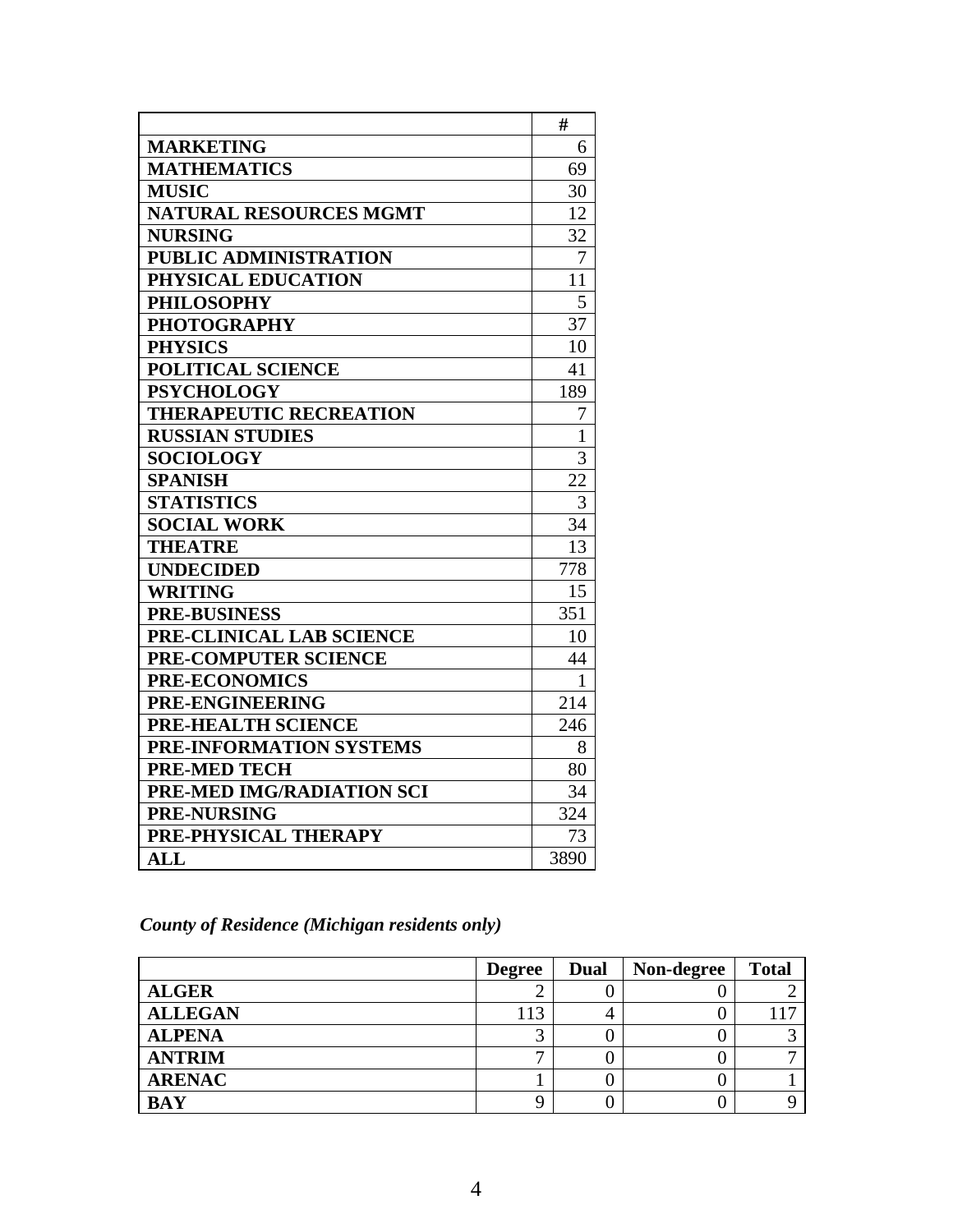|                       | <b>Degree</b>  | <b>Dual</b>      | Non-degree       | <b>Total</b>   |
|-----------------------|----------------|------------------|------------------|----------------|
| <b>BENZIE</b>         | 14             | $\overline{0}$   | 0                | 14             |
| <b>BERRIEN</b>        | 55             | $\theta$         | $\overline{0}$   | 55             |
| <b>BRANCH</b>         | 5              | $\overline{0}$   | $\overline{0}$   | 5              |
| <b>BARAGA</b>         | $\mathbf{1}$   | $\overline{0}$   | $\overline{0}$   | $\mathbf{1}$   |
| <b>BARRY</b>          | 31             | $\overline{0}$   | $\overline{0}$   | 31             |
| <b>CALHOUN</b>        | 28             | $\overline{0}$   | $\overline{0}$   | 28             |
| <b>CASS</b>           | 12             | $\overline{0}$   | $\overline{0}$   | 12             |
| <b>CHARLEVOIX</b>     | 14             | $\overline{0}$   | $\overline{0}$   | 14             |
| <b>CHEBOYGAN</b>      | 12             | $\overline{0}$   | $\overline{0}$   | 12             |
| <b>CHIPPEWA</b>       | 9              | $\overline{0}$   | $\overline{0}$   | 9              |
| <b>CLARE</b>          | 8              | $\overline{0}$   | $\overline{0}$   | 8              |
| <b>CLINTON</b>        | 53             | $\overline{0}$   | $\overline{0}$   | 53             |
| <b>CRAWFORD</b>       | 1              | $\overline{0}$   | $\overline{0}$   | 1              |
| <b>DELTA</b>          | 9              | $\overline{0}$   | $\boldsymbol{0}$ | 9              |
| <b>DICKINSON</b>      | $\mathbf{1}$   | $\overline{0}$   | $\overline{0}$   | $\mathbf{1}$   |
| <b>EATON</b>          | 38             | $\overline{0}$   | $\overline{0}$   | 38             |
| <b>EMMET</b>          | 19             | $\overline{0}$   | $\overline{0}$   | 19             |
| <b>GENESEE</b>        | 107            | $\theta$         | $\boldsymbol{0}$ | 107            |
| <b>GLADWIN</b>        | 1              | $\overline{0}$   | $\theta$         | 1              |
| <b>GRATIOT</b>        | $\overline{4}$ | $\overline{0}$   | $\overline{0}$   | $\overline{4}$ |
| <b>GRAND TRAVERSE</b> | 42             | $\overline{0}$   | $\overline{0}$   | 42             |
| <b>HILLSDALE</b>      | 9              | $\overline{0}$   | $\overline{0}$   | 9              |
| <b>HOUGHTON</b>       | $\overline{4}$ | $\overline{0}$   | $\overline{0}$   | $\overline{4}$ |
| <b>HURON</b>          | $\overline{7}$ | $\overline{0}$   | $\overline{0}$   | $\overline{7}$ |
| <b>INGHAM</b>         | 80             | $\overline{0}$   | $\overline{0}$   | 80             |
| <b>IONIA</b>          | 46             | $\overline{0}$   | $\overline{0}$   | 46             |
| <b>IOSCO</b>          | 5              | $\boldsymbol{0}$ | $\overline{0}$   | 5              |
| <b>ISABELLA</b>       | $\overline{7}$ | $\overline{0}$   | $\overline{0}$   | 7              |
| <b>JACKSON</b>        | 30             | $\overline{0}$   | $\boldsymbol{0}$ | 30             |
| <b>KENT</b>           | 594            | 14               | $\mathbf{1}$     | 609            |
| <b>KEWEENAW</b>       | $\mathbf{1}$   | $\boldsymbol{0}$ | $\boldsymbol{0}$ | $\mathbf{1}$   |
| <b>KALKASKA</b>       | $\overline{4}$ | $\overline{0}$   | $\boldsymbol{0}$ | $\overline{4}$ |
| <b>KALAMAZOO</b>      | 81             | $\overline{0}$   | $\overline{0}$   | 81             |
| <b>LAKE</b>           | 1              | $\boldsymbol{0}$ | $\boldsymbol{0}$ | 1              |
| <b>LAPEER</b>         | 36             | $\boldsymbol{0}$ | $\boldsymbol{0}$ | 36             |
| <b>LEELANAU</b>       | 10             | $\overline{0}$   | $\overline{0}$   | 10             |
| <b>LENAWEE</b>        | 18             | $\boldsymbol{0}$ | $\boldsymbol{0}$ | 18             |
| <b>LIVINGSTON</b>     | 104            | $\overline{0}$   | $\boldsymbol{0}$ | 104            |
| <b>LUCE</b>           | $\mathbf{1}$   | $\boldsymbol{0}$ | $\boldsymbol{0}$ | 1              |
| <b>MANISTEE</b>       | 15             | $\boldsymbol{0}$ | $\overline{0}$   | 15             |
| <b>MARQUETTE</b>      | 7              | $\overline{0}$   | $\overline{0}$   | 7              |
| <b>MASON</b>          | 26             | $\overline{0}$   | $\boldsymbol{0}$ | 26             |
| <b>MACOMB</b>         | 252            | $\overline{0}$   | $\overline{0}$   | 252            |
| <b>MACKINAC</b>       | 3              | $\boldsymbol{0}$ | $\boldsymbol{0}$ | 3              |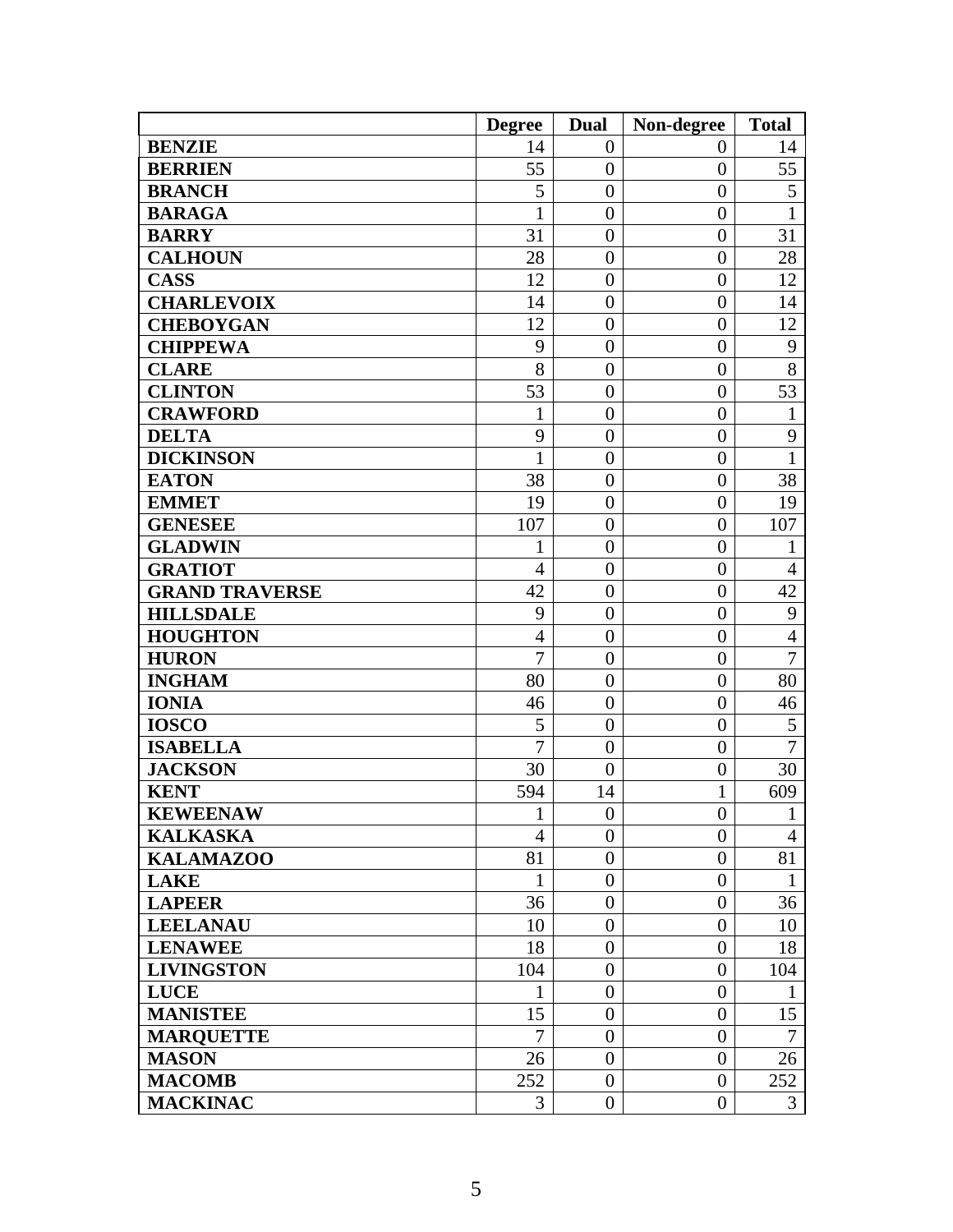|                     | <b>Degree</b>  | Dual           | Non-degree     | <b>Total</b>   |
|---------------------|----------------|----------------|----------------|----------------|
| <b>MECOSTA</b>      | 6              | $\overline{0}$ | $\overline{0}$ | 6              |
| <b>MENOMINEE</b>    | $\overline{4}$ | $\overline{0}$ | $\overline{0}$ | $\overline{4}$ |
| <b>MIDLAND</b>      | 35             | $\overline{0}$ | $\overline{0}$ | 35             |
| <b>MISSAUKEE</b>    | $\overline{4}$ | $\overline{0}$ | $\overline{0}$ | $\overline{4}$ |
| <b>MONTMORENCY</b>  |                | $\overline{0}$ | $\overline{0}$ | 1              |
| <b>MONROE</b>       | 19             | $\overline{0}$ | $\overline{0}$ | 19             |
| <b>MONTCALM</b>     | 32             | $\overline{0}$ | $\overline{0}$ | 32             |
| <b>MUSKEGON</b>     | 90             | $\mathbf{1}$   | $\overline{0}$ | 91             |
| <b>NEWAYGO</b>      | 24             | $\overline{0}$ | $\overline{0}$ | 24             |
| <b>OAKLAND</b>      | 474            | $\overline{0}$ | $\overline{0}$ | 474            |
| <b>OCEANA</b>       | 12             | $\overline{0}$ | $\overline{0}$ | 12             |
| <b>OGEMAW</b>       | $\mathbf{1}$   | $\overline{0}$ | $\overline{0}$ | $\mathbf{1}$   |
| <b>ONTONAGON</b>    | $\mathbf{1}$   | $\overline{0}$ | $\overline{0}$ | $\mathbf{1}$   |
| <b>OSCODA</b>       | $\overline{2}$ | $\overline{0}$ | $\overline{0}$ | $\overline{2}$ |
| <b>OSCEOLA</b>      | 6              | $\overline{0}$ | $\overline{0}$ | 6              |
| <b>OTSEGO</b>       | $\overline{7}$ | $\overline{0}$ | $\overline{0}$ | $\overline{7}$ |
| <b>OTTAWA</b>       | 469            | 28             | $\overline{0}$ | 497            |
| <b>PRESQUE ISLE</b> | 6              | $\overline{0}$ | $\overline{0}$ | 6              |
| <b>ROSCOMMON</b>    | 5              | $\overline{0}$ | $\overline{0}$ | 5              |
| <b>SAGINAW</b>      | 37             | $\overline{0}$ | $\theta$       | 37             |
| <b>SANILAC</b>      | 12             | $\overline{0}$ | $\overline{0}$ | 12             |
| <b>SCHOOLCRAFT</b>  | $\overline{5}$ | $\overline{0}$ | $\overline{0}$ | $\overline{5}$ |
| <b>SHIAWASSEE</b>   | 22             | $\overline{0}$ | $\overline{0}$ | 22             |
| <b>ST CLAIR</b>     | 40             | $\overline{0}$ | $\overline{0}$ | 40             |
| <b>ST JOSEPH</b>    | 17             | $\overline{0}$ | $\overline{0}$ | 17             |
| <b>TUSCOLA</b>      | 10             | $\overline{0}$ | $\overline{0}$ | 10             |
| <b>VANBUREN</b>     | 26             | $\overline{0}$ | $\overline{0}$ | 26             |
| <b>WASHTENAW</b>    | 87             | $\overline{0}$ | $\overline{0}$ | 87             |
| <b>WAYNE</b>        | 312            | $\overline{0}$ | $\overline{0}$ | 312            |
| <b>WEXFORD</b>      | 20             | $\overline{0}$ | $\overline{0}$ | 20             |

#### *Other States & Countries*

|                 | <b>Degree</b> | <b>Dual</b> | Non-degree | <b>Total</b> |
|-----------------|---------------|-------------|------------|--------------|
| <b>ALABAMA</b>  |               |             |            |              |
| <b>COLORADO</b> |               |             |            |              |
| <b>GEORGIA</b>  |               |             |            |              |
| <b>IOWA</b>     |               |             |            |              |
| <b>IDAHO</b>    |               |             |            |              |
| <b>ILLINOIS</b> | 84            |             |            | 84           |
| <b>INDIANA</b>  | 22            |             |            | 22           |
| <b>KANSAS</b>   |               |             |            |              |
| <b>KENTUCKY</b> |               |             |            |              |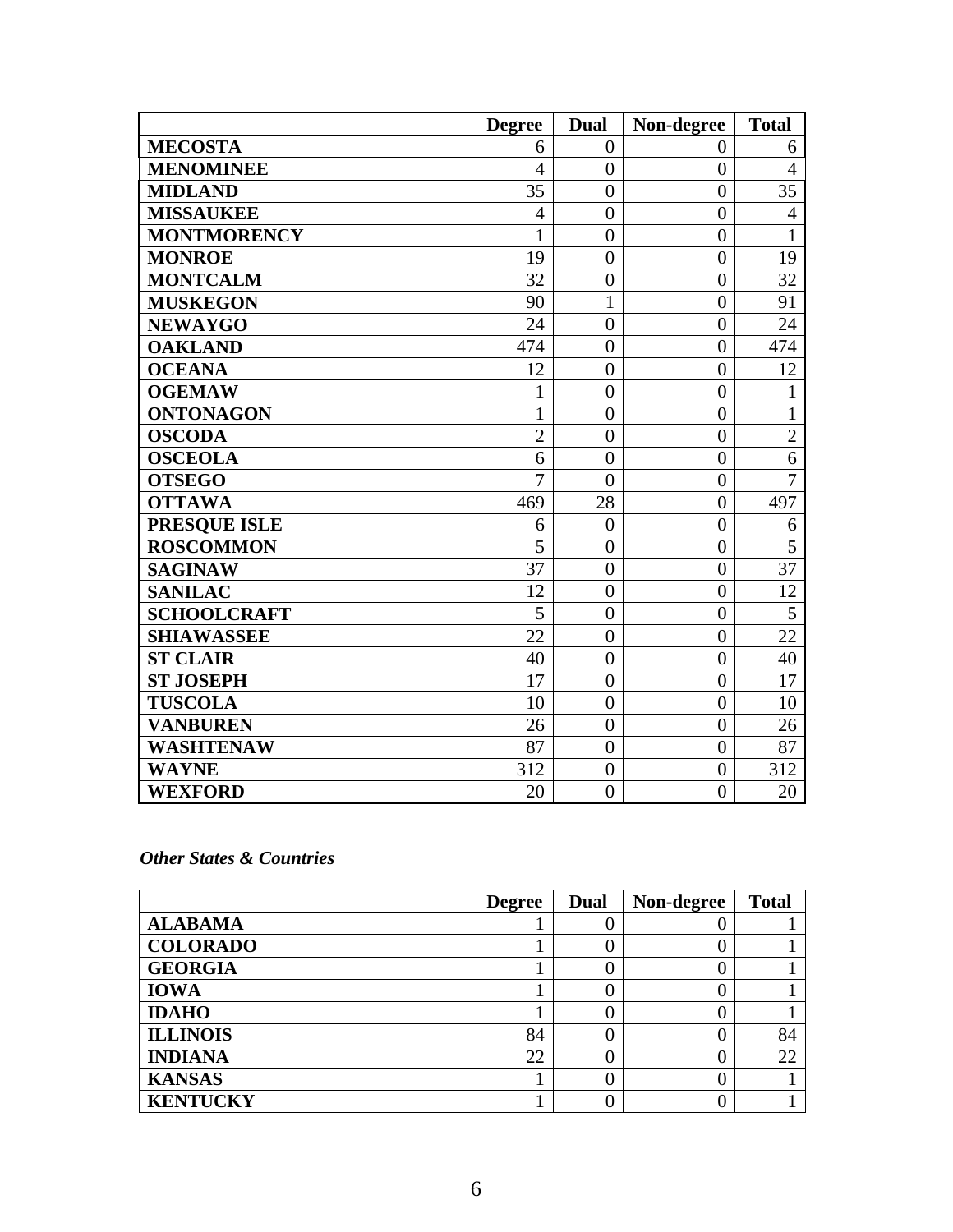| <b>MARYLAND</b>      | 1              | $\overline{0}$ | $\boldsymbol{0}$ | 1              |
|----------------------|----------------|----------------|------------------|----------------|
| <b>MICHIGAN</b>      | 3726           | 47             | $\mathbf{1}$     | 3774           |
| <b>MINNESOTA</b>     | $\overline{2}$ | $\overline{0}$ | $\overline{0}$   | $\overline{2}$ |
| <b>MISSOURI</b>      | $\mathbf{1}$   | $\overline{0}$ | $\overline{0}$   | $\mathbf{1}$   |
| <b>NEW YORK</b>      | $\overline{2}$ | $\overline{0}$ | $\overline{0}$   | $\overline{2}$ |
| <b>OHIO</b>          | 16             | $\overline{0}$ | $\overline{0}$   | 16             |
| <b>TEXAS</b>         | $\overline{2}$ | $\overline{0}$ | $\overline{0}$   | $\overline{2}$ |
| <b>VIRGINIA</b>      | 3              | $\overline{0}$ | $\overline{0}$   | $\overline{3}$ |
| <b>WISCONSIN</b>     | 6              | $\theta$       | $\theta$         | 6              |
|                      |                |                |                  |                |
| <b>ALBANIA</b>       | $\mathbf{1}$   | $\overline{0}$ | $\boldsymbol{0}$ | $\mathbf{1}$   |
| <b>BRAZIL</b>        | $\mathbf{1}$   | $\overline{0}$ | $\theta$         | $\mathbf{1}$   |
| <b>CANADA</b>        | $\overline{2}$ | $\overline{0}$ | $\overline{0}$   | $\overline{2}$ |
| <b>CHAD</b>          | $\mathbf{1}$   | $\overline{0}$ | $\overline{0}$   | $\mathbf{1}$   |
| <b>MICRONESIA</b>    | $\mathbf{1}$   | $\overline{0}$ | $\overline{0}$   | $\mathbf{1}$   |
| <b>GERMANY</b>       | $\overline{2}$ | $\overline{0}$ | $\overline{0}$   | $\overline{2}$ |
| <b>KENYA</b>         | $\mathbf{1}$   | $\overline{0}$ | $\overline{0}$   | $\mathbf{1}$   |
| <b>SOUTH KOREA</b>   | $\mathbf{1}$   | $\overline{0}$ | $\overline{0}$   | $\mathbf{1}$   |
| <b>MEXICO</b>        | $\overline{2}$ | $\overline{0}$ | $\theta$         | $\overline{2}$ |
| <b>SAUDI ARABIA</b>  | $\mathbf{1}$   | $\overline{0}$ | $\overline{0}$   | $\mathbf{1}$   |
| <b>SWEDEN</b>        | $\mathbf{1}$   | $\overline{0}$ | $\overline{0}$   | $\mathbf{1}$   |
| <b>UKRAINE</b>       | $\overline{2}$ | $\overline{0}$ | $\overline{0}$   | $\overline{2}$ |
| <b>UNITED STATES</b> | 3871           | 47             | 1                | 3919           |
| <b>VIETNAM</b>       | 1              | $\overline{0}$ | $\overline{0}$   |                |
| <b>ZIMBABWE</b>      | 1              | $\theta$       | $\overline{0}$   | 1              |
| All                  | 3889           | 47             | 1                | 3937           |

*Where Living* 

|                  | <b>Degree</b>   | Dual | Non-degree | <b>Total</b> |
|------------------|-----------------|------|------------|--------------|
| Off-campus       | 64 <sup>7</sup> |      |            | 695          |
| <b>On-campus</b> | 3243            |      |            | 201          |

## *ACT Composite Score*

| <b>ACT Composite Score Range</b> | <b>Degree</b> |
|----------------------------------|---------------|
| $28 - 36$                        | 517           |
| $25 - 27$                        | 958           |
| $22 - 24$                        | 1,409         |
| $18 - 21$                        | 920           |
| $15 - 17$                        | 52            |
| not available                    | 31            |
|                                  |               |
| Mean                             | 23.79         |